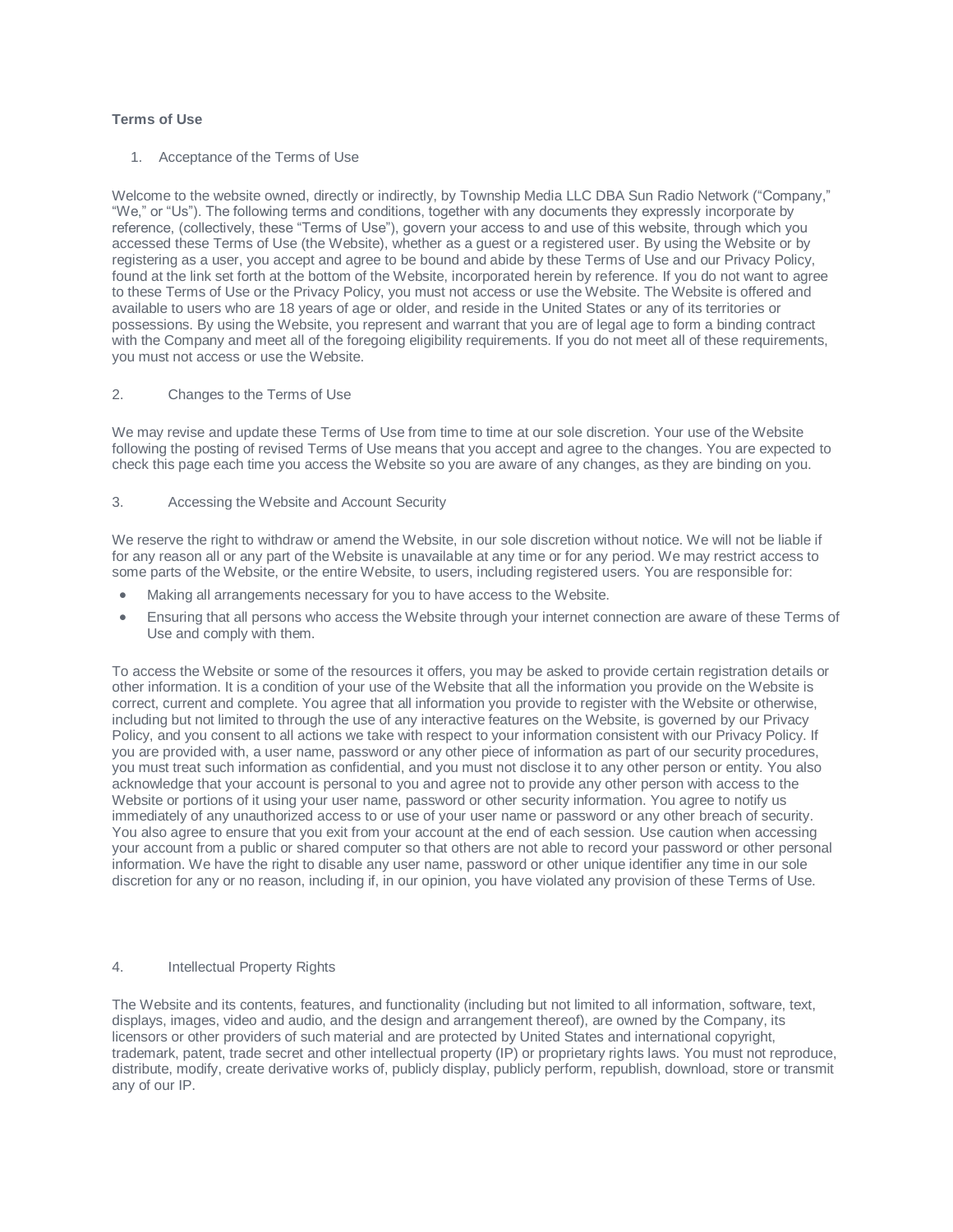You must not:

- Modify copies of any materials from this site.
- Use any illustrations, photographs, video or audio sequences or any graphics separately from the accompanying text.
- Delete or alter any copyright, trademark or other proprietary rights notices from copies of materials from this site.

If you wish to make any use of our IP other than that set out in this section, please address your request to the email address listed at the end of these Terms of Use. If you print, copy, modify, download or otherwise use or provide any other person with access to any part of the Website in breach of the Terms of Use, your right to use the Website will cease immediately and you must, at our option, return or destroy any copies of the materials you have made. No right, title or interest in or to our IP is transferred to you, and all rights not expressly granted are reserved by the Company. Any use of the Website not expressly permitted by these Terms of Use is a breach of these Terms of Use and may violate copyright, trademark and other laws.

#### 5. Trademarks

The Company name, the Company logo, the publisher name, the publisher logo, the station name, the station logo and all related names, logos, product and service names, designs and slogans are trademarks of the Company or its affiliates or licensors. You must not use such marks without the prior written permission of the Company. All other names, logos, product and service names, designs and slogans on the Website are the trademarks of their respective owners.

### 6. Prohibited Uses

You may use the Website only for lawful purposes and in accordance with these Terms of Use. You agree not to use the Website:

- In any way that violates any applicable federal, state, local or international law or regulation (including, without limitation, any laws regarding the export of data or software to and from the US or other countries).
- For the purpose of exploiting, harming or attempting to exploit or harm minors in any way by exposing them to inappropriate content, asking for personally identifiable information or otherwise.
- To send, knowingly receive, upload, download, use or re-use any material which does not comply with the Content Standards set forth below set out in these Terms of Use.
- To transmit, or procure the sending of, any advertising or promotional material without our prior written consent, including any "junk mail", "chain letter" or "spam" or any other similar solicitation.
- To impersonate or attempt to impersonate the Company, a Company employee, another user or any other person or entity (including, without limitation, by using e-mail addresses or screen names associated with any of the foregoing).
- To engage in any other conduct that restricts or inhibits anyone's use or enjoyment of the Website, or which, as determined by us, may harm the Company or users of the Website or expose them to liability.

#### Additionally, you agree not to:

- Use the Website in any manner that could disable, overburden, damage, or impair the site or interfere with any other party's use of the Website.
- Use any robot, spider or other automatic device, process or means to access the Website for any purpose, including monitoring or copying any of the material on the Website.
- Use any manual process to monitor or copy any of the material on the Website or for any other unauthorized purpose without our prior written consent.
- Use any device, software or routine that interferes with the proper working of the Website.
- Introduce any viruses, Trojan horses, worms, or other material which is malicious or technologically harmful.
- Attempt to gain unauthorized access to, interfere with, damage or disrupt any parts of the Website, the server on which the Website is stored, or any server, computer or database connected to the Website.
- Attack the Website via a denial-of-service attack or a distributed denial-of-service attack. Otherwise attempt to interfere with the proper working of the Website.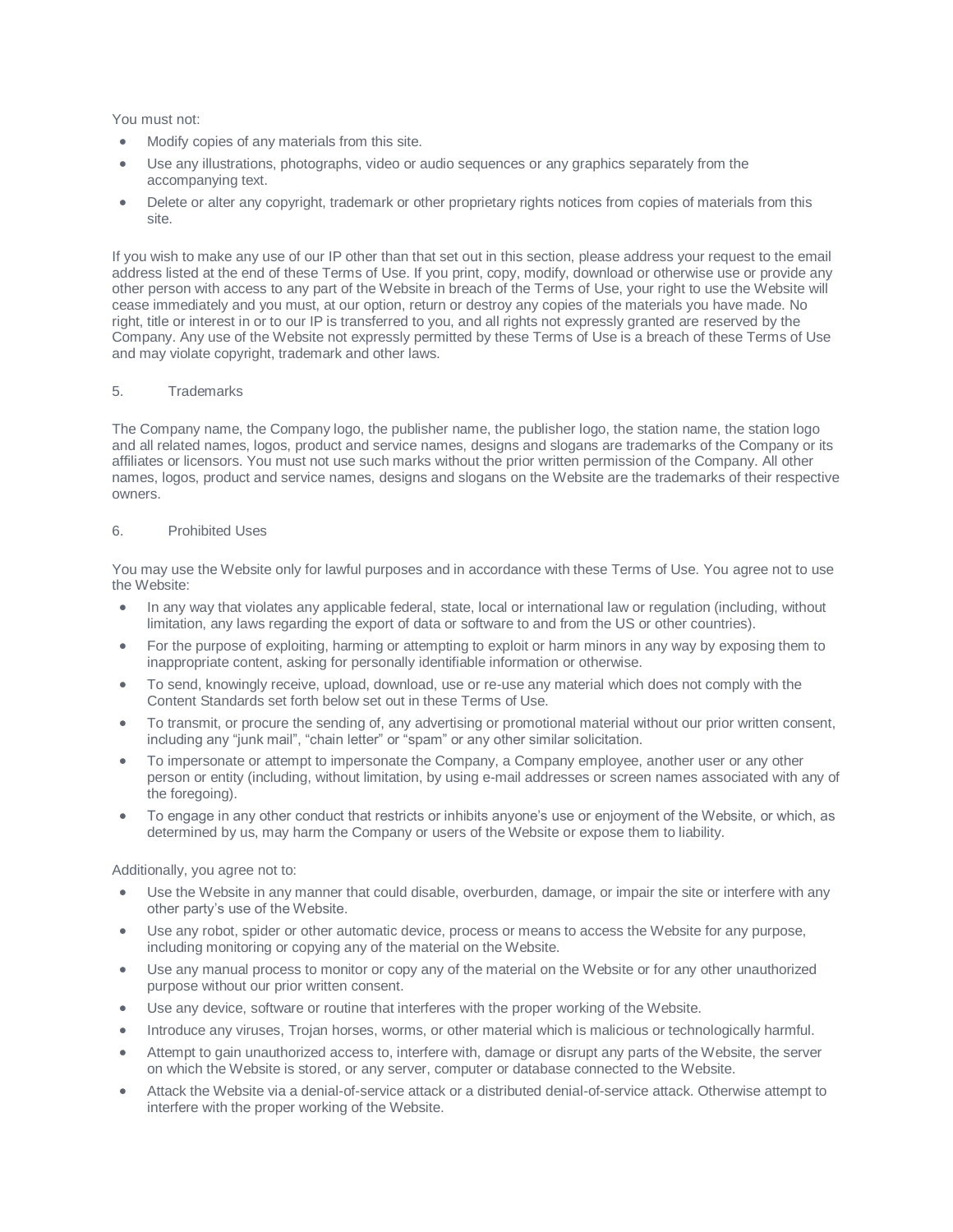## 7. User Contributions

The Website may contain message boards, chat rooms, personal web pages or profiles, blogs, forums, bulletin boards, news articles, social posting via Facebook, Twitter, Linkedin, Instagram and other social networks, and other interactive features (collectively, "Interactive Services") that allow users to post, submit, publish, display or transmit to other users or other persons (hereinafter, "post") content or materials (collectively, "User Contributions") on or through the Website. All User Contributions must comply with the Content Standards set out in these Terms of Use. Any User Contribution you post to the site will be considered non-confidential and non-proprietary. By providing any User Contribution on the Website, you grant us and our affiliates and service providers, and each of their and our respective licensees, successors and assigns the right to use, reproduce, modify, perform, display, distribute and otherwise disclose to third parties any such material for any purpose. You represent and warrant that:

- You own or control all rights in and to the User Contributions and have the right to grant the license granted above to us and our affiliates and service providers, and each of their and our respective licensees, successors and assigns.
- All of your User Contributions do and will comply with these Terms of Use.
- You understand and acknowledge that you are responsible for any User Contributions you submit or contribute, and you, not the Company, have fully responsibility for such content, including its legality, reliability, accuracy and appropriateness.
- We are not responsible, or liable to any third party, for the content or accuracy of any User Contributions posted by you or any other user of the Website.
- 8. Monitoring and Enforcement; Termination

We have the right to:

- Remove or refuse to post any User Contributions for any or no reason in our sole discretion.
- Take any action with respect we deem necessary or appropriate in our sole discretion, including if we believe that such User Contribution violates the Terms of Use, including the Content Standards, infringes any intellectual property right or other right of any person or entity, threatens the personal safety of users of the Website or the public or could create liability for the Company.
- Disclose your identity or other information about you to any third party who claims that material posted by you violates their rights, including their intellectual property rights or their right to privacy.
- Take appropriate legal action, including without limitation, referral to law enforcement, for any illegal or unauthorized use of the Website.
- Terminate or suspend your access to all or part of the Website for any or no reason.

We have the right to fully cooperate with any law enforcement authorities or court order requesting or directing us to disclose the identity or other information of anyone posting any materials on or through the Website. YOU WAIVE AND HOLD HARMLESS THE COMPANY AND ITS AFFILIATES, LICENSEES AND SERVICE PROVIDERS FROM ANY CLAIMS RESULTING FROM ANY ACTION TAKEN BY THE COMPANY OR ANY OF THE FOREGOING PARTIES DURING OR AS A RESULT OF ITS OR THEIR INVESTIGATIONS AND FROM ANY ACTIONS TAKEN AS A CONSEQUENCE OF INVESTIGATIONS BY EITHER THE COMPANY/SUCH PARTIES OR LAW ENFORCEMENT AUTHORITIES. However, we do not undertake to review all material before it is posted on the Website, and cannot ensure prompt removal of objectionable material after it has been posted. Accordingly, we assume no liability for any action or inaction regarding transmissions, communications or content provided by any user or third party. We have no liability or responsibility to anyone for performance or nonperformance of the activities described in this section.

## 9. Content Standards

These content standards apply to any and all User Contributions and use of Interactive Services. User Contributions must not:

- Contain any material which is defamatory, obscene, indecent, abusive, offensive, harassing, violent, hateful, inflammatory or otherwise objectionable.
- Promote sexually explicit or pornographic material, violence, or discrimination based on race, sex, religion, nationality, disability, sexual orientation or age.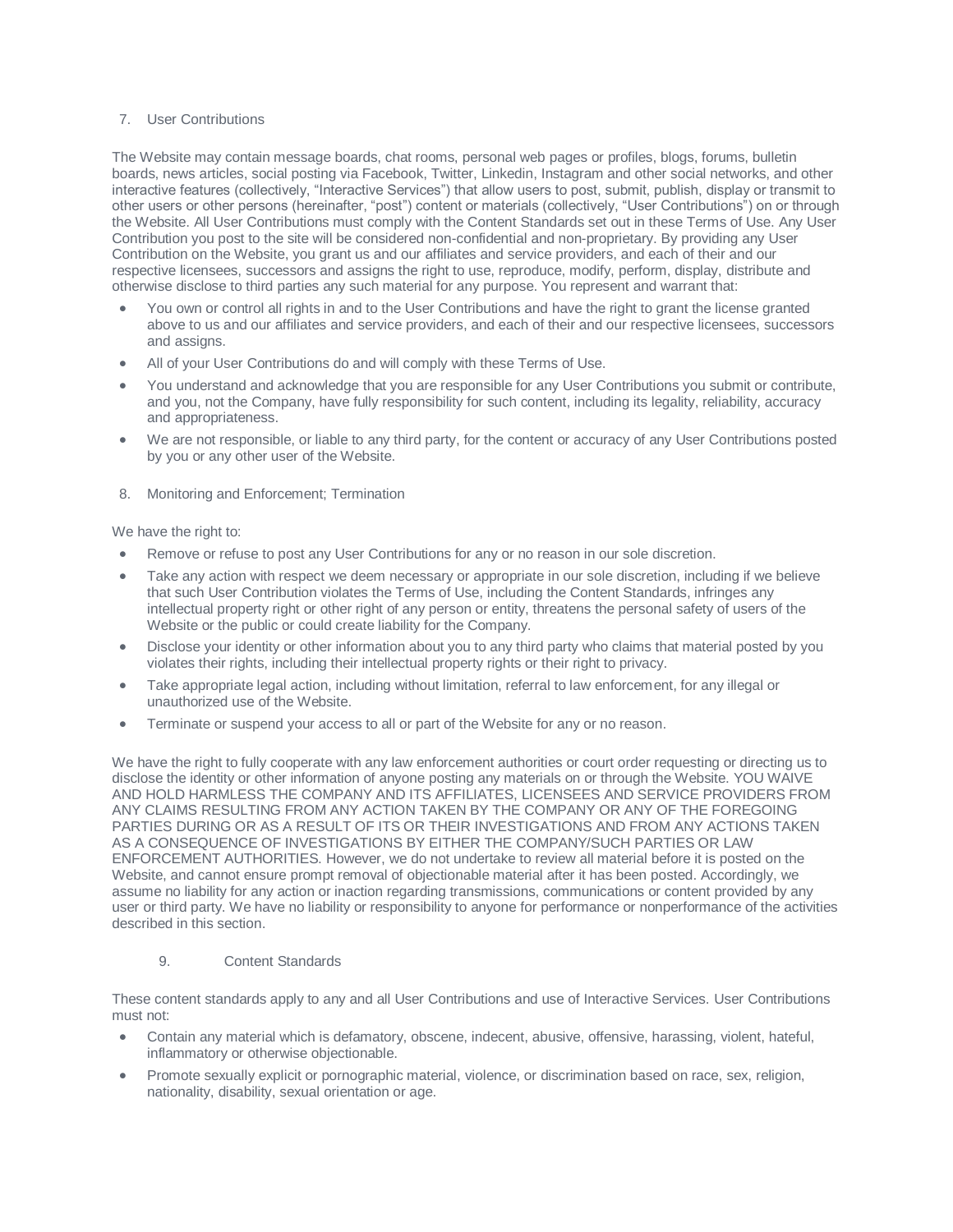- Infringe any trademark, trade secret, copyright, patent or any other intellectual property or other rights of any other person.
- Violate the legal rights (including the rights of publicity and privacy) of others or contain any material that could give rise to any civil or criminal liability under applicable laws or regulations.
- Be likely to deceive any person.
- Promote any illegal activity, or advocate, or assist any unlawful act.
- Cause annoyance, inconvenience or needless concern, embarrass, or annoy any other person.
- Impersonate any person, or misrepresent your identity or affiliation with any person or organization.
- Involve contests, sweepstakes and other sales promotions, barter or advertising.
- Give the impression that they emanate from or are endorsed by us or any other person or entity.

#### 10. Copyright Infringement

The Company complies with the terms of the Digital Millennium Copyright Act (DMCA) regarding such rights. By submitting any User Contributions through this Website, you are granting permission to have the User Contributions posted on this Website and are representing that you are the rightful owner of the User Contributions, and that no one else may claim any rights to such submitted content. The Company reserves the right to remove any infringing material from the Website. If you believe that your work has been copied in a way that constitutes copyright infringement, provide written notification thereof, in accordance with the DMCA: By regular mail: Sun Radio DMCA Designated Agent c/o Sun Radio Network 4020 Menchaca Road Austin, Texas 78704 By Email: info @sunradio.com. This reporting process relates to reporting a claim of copyright infringement only. Messages related to others matter will not receive a response through this process. Messages related to such other matters should instead be directed to the Website contact information listed at the end of these Terms of Use. In accordance with the DMCA and other applicable law, we have adopted a policy of terminating, in appropriate circumstances and at our sole discretion, subscribers or account holders who are deemed to be repeat infringers. We may also at our sole discretion limit access to our Website and/or terminate the accounts of any users who infringe any intellectual property rights of others, whether or not there is any repeat infringement.

## 11. Reliance on Information Posted

The information presented on or through the Website is made available solely for general information purposes. We do not warrant the accuracy, completeness or usefulness of this information. Any reliance you place on such information is strictly at your own risk. We disclaim all liability and responsibility arising from any reliance placed on such materials by you or any other visitor to the Website, or by anyone who may be informed of any of its contents. The Website may include content provided by third parties, including materials provided by other users. All statements and/or opinions expressed in these materials, and all articles and responses to questions and other content, other than the content provided by the Company, are solely the opinions and the responsibility of the person or entity providing those materials. We are not responsible, or liable to you or any third party, for the content or accuracy of any materials provided by any third parties.

#### 12. Changes to the Website

We may update the content on the Website from time to time, but its content is not necessarily complete or up-todate. Any of the material on the Website may be out of date at any given time, and we are under no obligation to update such material.

# 13. Information About You and Your Visits to the Website

All information we collect on the Website is subject to our Privacy Policy. By using the Website, you consent to all actions taken by us with respect to your information in compliance with the Privacy Policy.

#### 14. Linking to the Website and Social Media Features

Provided you do so in a way that is fair and legal and does not damage our reputation, you may link to our homepage, **but you must not establish a link in such a way as to suggest any form of association, approval or**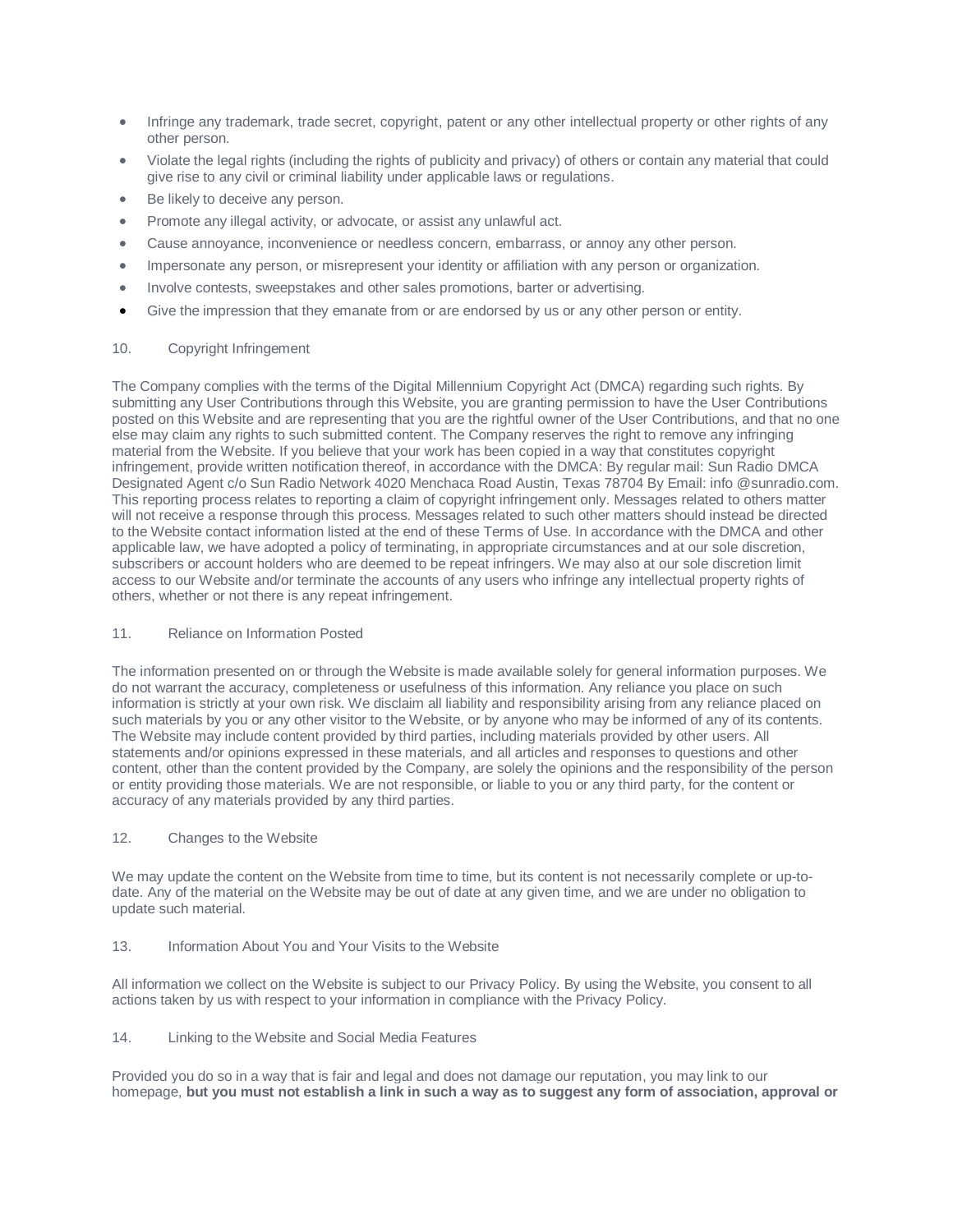**endorsement on our part without our express written consent.** The Website may provide certain social media features that enable you to:

- Link from your own or certain third-party websites to certain content on the Website.
- Send e-mails or other communications with certain content, or links to certain content, on the Website.
- Cause limited portions of content on the Website to be displayed or appear to be displayed on your own or certain third-party websites.

You may use these features solely with respect to the content they are displayed with and otherwise in accordance with any additional terms and conditions we provide with respect to such features. Subject to the foregoing, do not:

- Create a link from any website that is not owned by you.
- Display portions of the Website; as an example, framing, deep linking or in-line linking, on any other snipping of site.
- Otherwise take any action with respect to the materials on the Website that is inconsistent with any other provision of these Terms of Use.

You agree to cooperate with us in causing any unauthorized framing or linking immediately to cease. We reserve the right to withdraw linking permission without notice. We may disable all or any social media features and any links at any time without notice in our discretion.

# 15. Links from the Website

If the Website contains links and resources provided by third parties, these links are provided for your convenience only. This includes links in advertisements, banner advertisements and sponsored links. We have no control over the contents of those sites or resources, and accept no responsibility for them or for any loss or damage that may arise from your use of them. If you decide to access any of the third party websites linked to the Website, you do so entirely at your own risk and subject to the terms and conditions of use for such websites.

#### 16. Geographic Restrictions

Access to the Website may not be legal by certain persons or in certain countries. If you access the Website from outside the United States, you do so on your own initiative and are responsible for compliance with local laws.

#### 17. Disclaimer of Warranties

You are responsible for implementing sufficient procedures and checkpoints to satisfy your particular requirements for anti-virus protection and accuracy of data input and output, and for maintaining a means external to our site for any reconstruction of any lost data. WE WILL NOT BE LIABLE FOR ANY LOSS OR DAMAGE CAUSED BY A DISTRIBUTED DENIAL-OF-SERVICE ATTACK, VIRUSES OR OTHER TECHNOLOGICALLY HARMFUL MATERIAL THAT MAY INFECT YOUR COMPUTER EQUIPMENT, COMPUTER PROGRAMS, DATA OR OTHER PROPRIETARY MATERIAL DUE TO YOUR USE OF THE WEBSITE OR ANY SERVICES OR ITEMS OBTAINED THROUGH THE WEBSITE OR TO YOUR DOWNLOADING OF ANY MATERIAL POSTED ON IT, OR ON ANY WEBSITE LINKED TO IT. YOUR USE OF THE WEBSITE, ITS CONTENT AND ANY SERVICES OR ITEMS OBTAINED THROUGH THE WEBSITE IS AT YOUR OWN RISK. THE WEBSITE, ITS CONTENT AND ANY SERVICES OR ITEMS OBTAINED THROUGH THE WEBSITE ARE PROVIDED ON AN "AS IS" AND "AS AVAILABLE" BASIS, WITHOUT ANY WARRANTIES OF ANY KIND, EITHER EXPRESS OR IMPLIED. NEITHER THE COMPANY NOR ANY PERSON ASSOCIATED WITH THE COMPANY MAKES ANY WARRANTY OR REPRESENTATION WITH RESPECT TO THE COMPLETENESS, SECURITY, RELIABILITY, QUALITY, ACCURACY OR AVAILABILITY OF THE WEBSITE. WITHOUT LIMITING THE FOREGOING, NEITHER THE COMPANY NOR ANYONE ASSOCIATED WITH THE COMPANY REPRESENTS OR WARRANTS THAT THE WEBSITE, ITS CONTENT OR ANY SERVICES OR ITEMS OBTAINED THROUGH THE WEBSITE WILL BE ACCURATE, RELIABLE, ERROR-FREE OR UNINTERRUPTED, THAT DEFECTS WILL BE CORRECTED, THAT OUR SITE OR THE SERVER THAT MAKES IT AVAILABLE ARE FREE OF VIRUSES OR OTHER HARMFUL COMPONENTS OR THAT THE WEBSITE OR ANY SERVICES OR ITEMS OBTAINED THROUGH THE WEBSITE WILL OTHERWISE MEET YOUR NEEDS OR EXPECTATIONS. THE COMPANY HEREBY DISCLAIMS ALL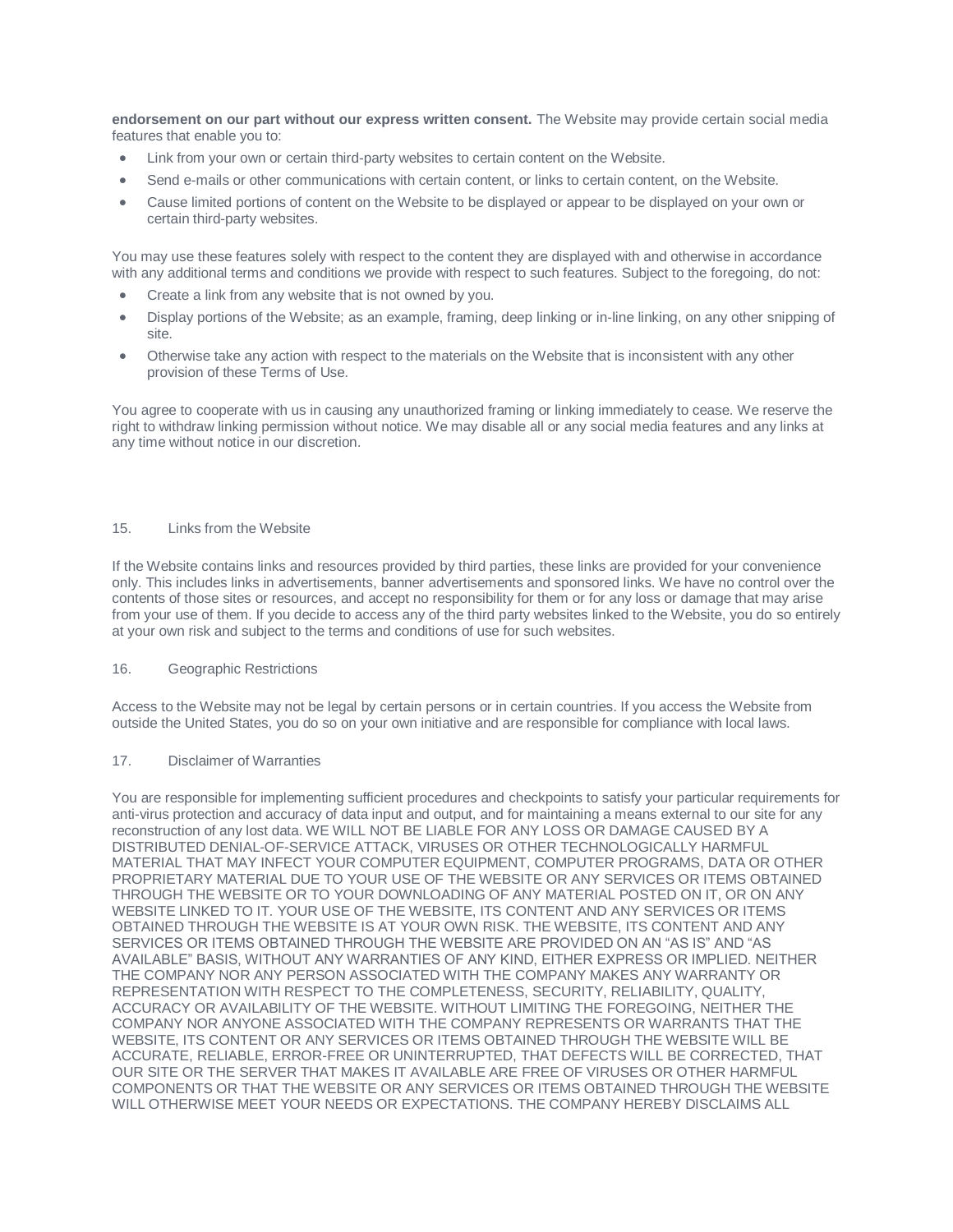WARRANTIES OF ANY KIND, WHETHER EXPRESS OR IMPLIED, STATUTORY OR OTHERWISE, INCLUDING BUT NOT LIMITED TO ANY WARRANTIES OF MERCHANTABILITY, NON-INFRINGEMENT AND FITNESS FOR PARTICULAR PURPOSE. THE FOREGOING DOES NOT AFFECT WARRANTIES WHICH CANNOT BE EXCLUDED OR LIMITED UNDER APPLICABLE LAW.

# 18. Limitation on Liability

IN NO EVENT WILL THE COMPANY, ITS AFFILIATES OR THEIR LICENSORS, SERVICE PROVIDERS, EMPLOYEES, AGENTS, MEMBERS, BOARD MEMBERS, OFFICERS OR DIRECTORS BE LIABLE FOR DAMAGES OF ANY KIND, UNDER ANY LEGAL THEORY, ARISING OUT OF OR IN CONNECTION WITH YOUR USE, OR INABILITY TO USE, THE WEBSITE, ANY WEBSITE LINKED TO IT, ANY CONTENT ON THE WEBSITE OR SUCH OTHER WEBSITE OR SERVICES OR ITEMS OBTAINED THROUGH THE WEBSITE OR SUCH OTHER WEBSITE, INCLUDING ANY DIRECT, INDIRECT, SPECIAL, INCIDENTAL, CONSEQUENTIAL OR PUNITIVE DAMAGES, INCLUDING BUT NOT LIMITED TO, PERSONAL INJURY, PAIN AND SUFFERING, EMOTIONAL DISTRESS, LOSS OF REVENUE, LOSS OF PROFITS, LOSS OF BUSINESS OR ANTICIPATED SAVINGS, LOSS OF USE, LOSS OF GOODWILL, LOSS OF DATA, AND WHETHER CAUSED BY TORT (INCLUDING NEGLIGENCE), BREACH OF CONTRACT OR OTHERWISE, EVEN IF FORESEEABLE. THE FOREGOING DOES NOT AFFECT ANY LIABILITY WHICH CANNOT BE EXCLUDED OR LIMITED UNDER APPLICABLE LAW.

#### 19. Indemnification

You agree to defend, indemnify and hold harmless the Company, its affiliates, licensors and service providers, and its and their respective officers, directors, employees, contractors, agents, licensors, suppliers, successors and assigns from and against any claims, liabilities, damages, judgments, awards, losses, costs, expenses or fees (including reasonable attorneys' fees) arising out of or relating to your violation of these Terms of Use or your use of the Website, including, but not limited to, your User Contributions, any use of the Websites content, services and products other than as expressly authorized in these Terms of Use or your use of any information obtained from the Website.

## 20. Governing Law and Jurisdiction

All matters relating to the Website and these Terms of Use and any dispute or claim arising therefrom or related thereto (in each case, including non-contractual disputes or claims), shall be governed by and construed in accordance with the internal laws of the State of Texas without giving effect to any choice or conflict of law provision or rule (whether of the State of Texas or any other jurisdiction). Any legal suit, action or proceeding arising out of, or related to, these Terms of Use or the Website shall be instituted exclusively in the federal courts of the United States or the courts of the State of Texas in the city of Austin, although we retain the right to bring any suit, action or proceeding against you for breach of these Terms of Use in your state or country of residence or any other relevant state or country. You waive any and all objections to the exercise of jurisdiction over you by such courts and to venue in such courts.

#### 21. Limitation on Time to File Claims

ANY CAUSE OF ACTION OR CLAIM YOU MAY HAVE ARISING OUT OF OR RELATING TO THESE TERMS OF USE OR THE WEBSITE MUST BE COMMENCED WITHIN 6 MONTHS (6) MONTHS AFTER THE CAUSE OF ACTION ACCRUES, OTHERWISE, SUCH CAUSE OF ACTION OR CLAIM IS PERMANENTLY BARRED.

## 22. Waiver and Severability

No waiver by the Company of any term or condition set forth in these Terms of Use shall be deemed a further or continuing waiver of such term or condition or a waiver of any other term or condition, and any failure of the Company to assert a right or provision under these Terms of Use shall not constitute a waiver of such right or provision. If any provision of these Terms of Use is held by a court or other tribunal of competent jurisdiction to be invalid, illegal or unenforceable for any reason, such provision shall be eliminated or limited to the minimum extent such that the remaining provisions of the Terms of Use will continue in full force and effect.

#### 23. Entire Agreement